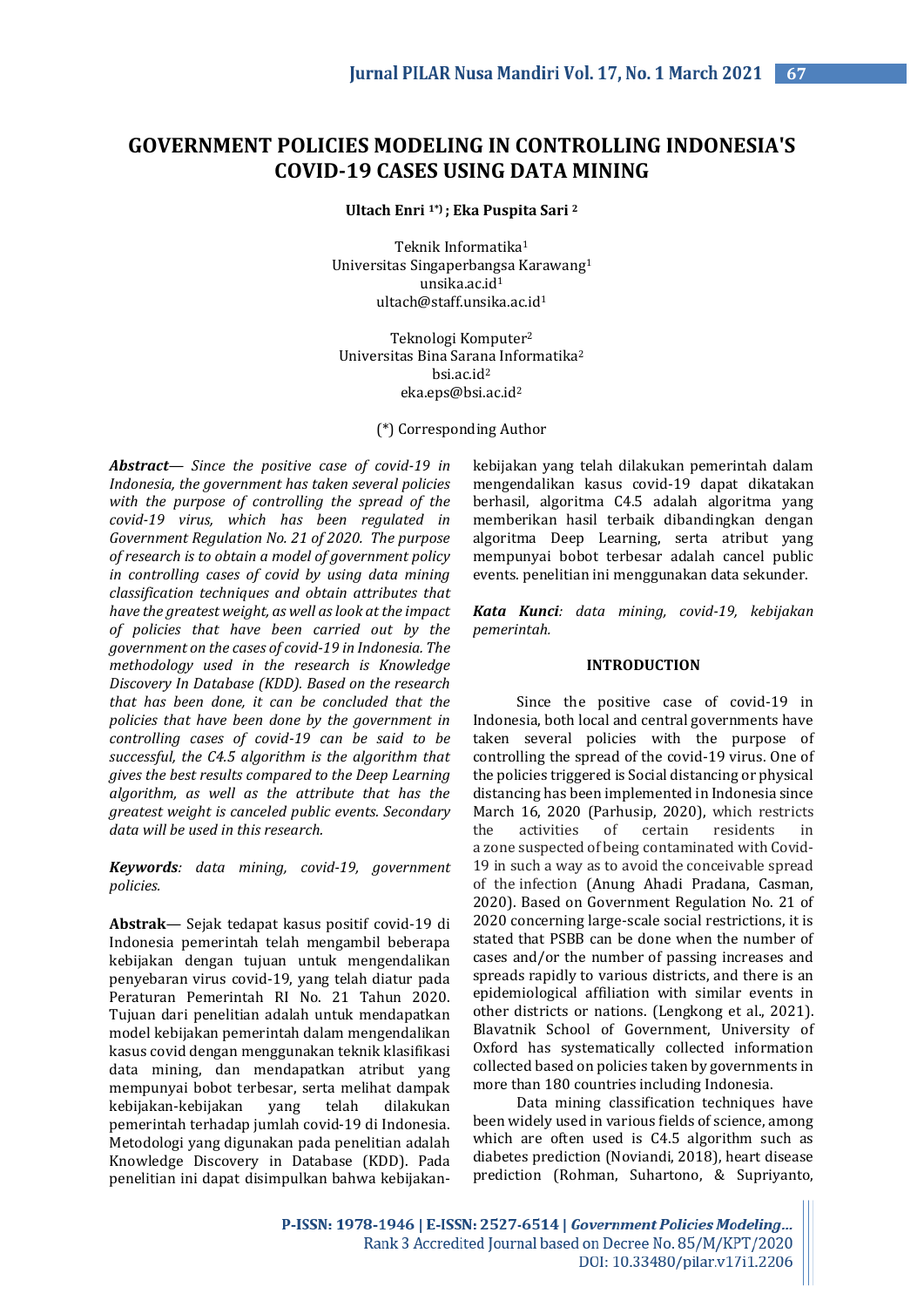2017), predictions of potential blood donors (Wahono & Riana, 2020), where C4.5 is a development of id3 algorithm. C4.5 can handle missing data, handling continuous data, pruning, rules, and also use the gain ratio as a solving criterion (Santosa & Ardian, 2018) In addition to the C4.5 algorithm, there is also a Deep Learning(DL) algorithm that has been widely used in Artificial Intelligence (AI), such as dermatology applications, where DL is a subset of machine learning, which can complete tasks or can answer specific questions (Murphree et al., 2020)

In some studies that have been conducted by some researchers, the C4.5 algorithm provides considerable accuracy including 86.59% with an AUC value of 0.982(Rohman et al., 2017), accuracy value of 70.32% (Noviandi, 2018), accuracy value of 90% (Bahri, Marisa Midyanti, Hidayati, Sistem Komputer, & Mipa, 2018)and accuracy value of 91.76% (Hijrah, Mukhlizar, & Pandria, 2020). However, some studies stated the C4.5 algorithm performs less well compared to other algorithms, and of them is DL (Mutrofin, Machfud, Satyareni, Ginardi, & Fatichah, 2020). DL also provides high accuracy of 98.54% (Amelia, Eosina, & Setiawan, 2018). Therefore the author will use the C4.5 and DL algorithms.

The purpose of research is to obtain a model of government policy in controlling covid-19 cases by using data mining classification techniques by comparing C4.5 and DL algorithms, and obtaining attributes that have the greatest weight, as well as looking at policies that have been done by the government, whether it succeeds in decreasing cases of covid-19 in Indonesia.

### **MATERIALS AND METHODS**

The data used in this study is secondary data from The Oxford COVID-19 Government Response Tracker, Blavatnik School of Government, University of Oxford. The data was accessed on February 26, 2021, the data used is time series data and only took Indonesia data, which amounts to 420 records, with attributes as seen in table 1.

| Table 1. Attribute description |                                      |                                                                |  |  |  |
|--------------------------------|--------------------------------------|----------------------------------------------------------------|--|--|--|
| No                             | Attribute                            | Description                                                    |  |  |  |
| 1                              | School closing                       | closings of schools and<br>universities                        |  |  |  |
| 2                              | Workplace closing                    | closings of workplaces                                         |  |  |  |
| 3                              | Cancel public events                 | canceling public events                                        |  |  |  |
| 4                              | Restrictions on<br>gatherings        | limits on gatherings                                           |  |  |  |
| 5                              | Close public transport               | closing of public transport                                    |  |  |  |
| 6                              | Stay at home<br>requirements         | stay at home requirements                                      |  |  |  |
|                                | Restrictions on internal<br>movement | restrictions on internal<br>movement between<br>cities/regions |  |  |  |

| No | Attribute                                                                                                                                                                                                                                                                                                                 | Description                                                      |
|----|---------------------------------------------------------------------------------------------------------------------------------------------------------------------------------------------------------------------------------------------------------------------------------------------------------------------------|------------------------------------------------------------------|
| 8  | International travel<br>controls                                                                                                                                                                                                                                                                                          | restrictions on<br>international travel for<br>foreign travelers |
| 9  | Testing policy                                                                                                                                                                                                                                                                                                            | testing policy for current<br>infection (PCR tests)              |
| 10 | Contact tracing                                                                                                                                                                                                                                                                                                           | government policy on<br>contact tracing after a<br>positive case |
| 11 | facial coverings                                                                                                                                                                                                                                                                                                          | policies on the use of facial<br>coverings outside the home      |
| 12 | vaccination_policy                                                                                                                                                                                                                                                                                                        | policies for vaccine delivery<br>for different groups            |
| c  | $\sqrt{2}$ $\sqrt{2}$ $\sqrt{2}$ $\sqrt{2}$ $\sqrt{2}$ $\sqrt{2}$ $\sqrt{2}$ $\sqrt{2}$ $\sqrt{2}$ $\sqrt{2}$ $\sqrt{2}$ $\sqrt{2}$ $\sqrt{2}$ $\sqrt{2}$ $\sqrt{2}$ $\sqrt{2}$ $\sqrt{2}$ $\sqrt{2}$ $\sqrt{2}$ $\sqrt{2}$ $\sqrt{2}$ $\sqrt{2}$ $\sqrt{2}$ $\sqrt{2}$ $\sqrt{2}$ $\sqrt{2}$ $\sqrt{2}$ $\sqrt{2$<br>. . | <b>00011</b>                                                     |

Source: (Oxford University, 2021)

The methodology that will be used in the research is Knowledge Discovery in Database (KDD), where there are three main steps, namely pre-processing data, modeling data, and postprocessing data (Benhar, Idri, & L Fernández-Alemán, 2020). Where Data preprocessing is the most important and crucial step in the KDD process (Idri, Benhar, Fernández-Alemán, & Kadi, 2018)

Figure 1 explains the research framework of this study, where after the dataset is obtained The next step is to pre-process the data, with the detection of missing values and also outliers, continues with selecting attributes and labeling because the algorithm will be used as an algorithm that belongs to the supervised technique that requires labels. Next, the author will use a correlation matrix to be able to know the relationship between attributes (Ibrahim, 2017), and will compare between C4.5 and DL algorithms. In the post-processing stage, evaluation of modeling will be conducted using 10-fold cross-validation, accuracy, and AUC values.



Figure 1. Research framework

P-ISSN: 1978-1946 | E-ISSN: 2527-6514 | Government Policies Modeling ... Rank 3 Accredited Journal based on Decree No. 85/M/KPT/2020 DOI: 10.33480/pilar.v17i1.2206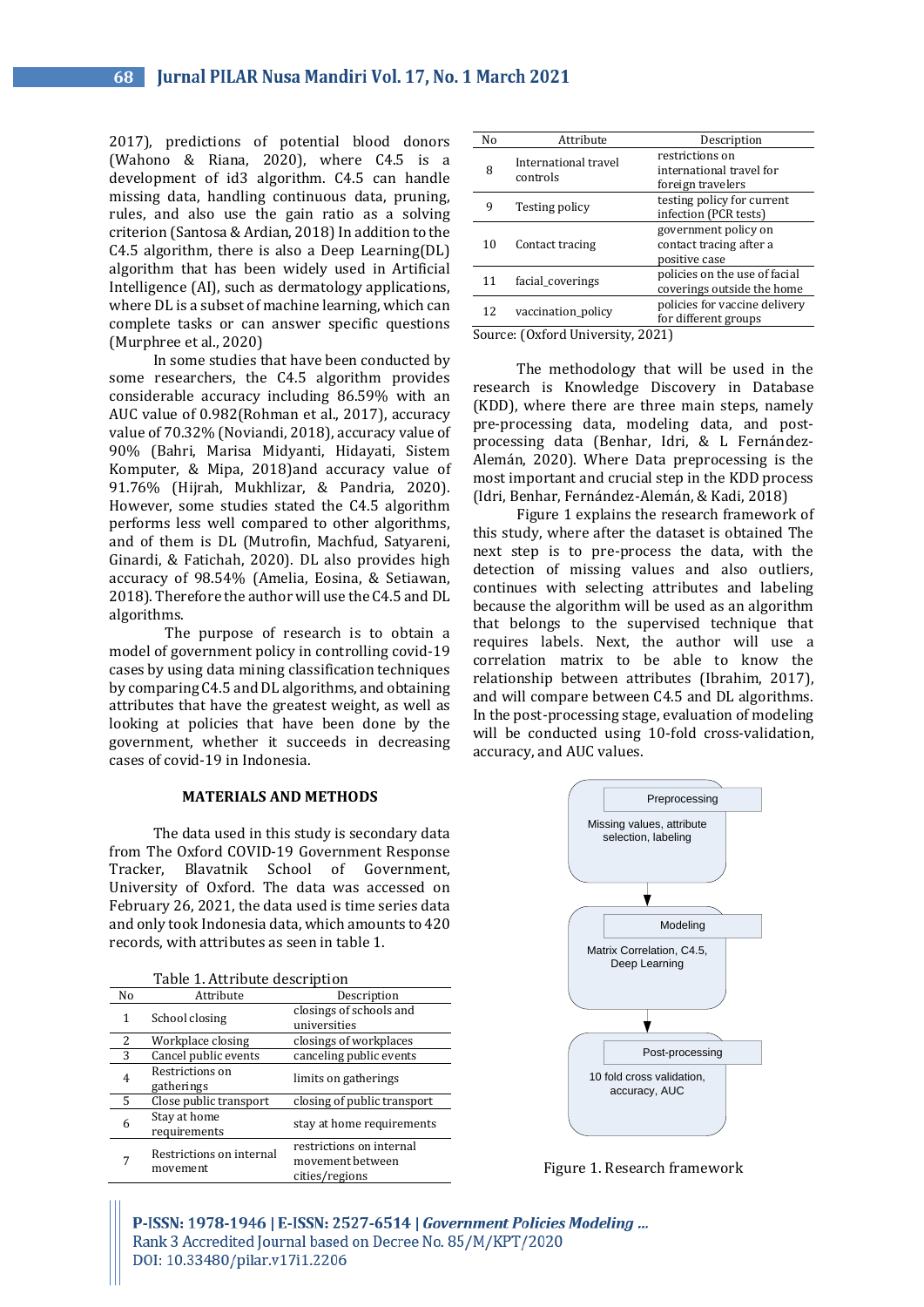# **RESULTS AND DISCUSSION**

Matrix Correlation will give a result in the weighting of each attribute as shown in figure 2, where the cancellation of general activities has the greatest weight followed by the international travel ban, with the smallest weight is the restrictions on gatherings.





In figure 3, there is a correlation between attributes and the new cases attribute as labels, from the figure

there is no significant difference, and it can be said that all the attributes are equally effected.



Figure 3. Matrix Correlation

In figure 4, the correlation of attributes between cancel public events and new cases is presented, there is no significant difference, but

.

when applied the order to cancel the activity occurs a decrease in cases although not significant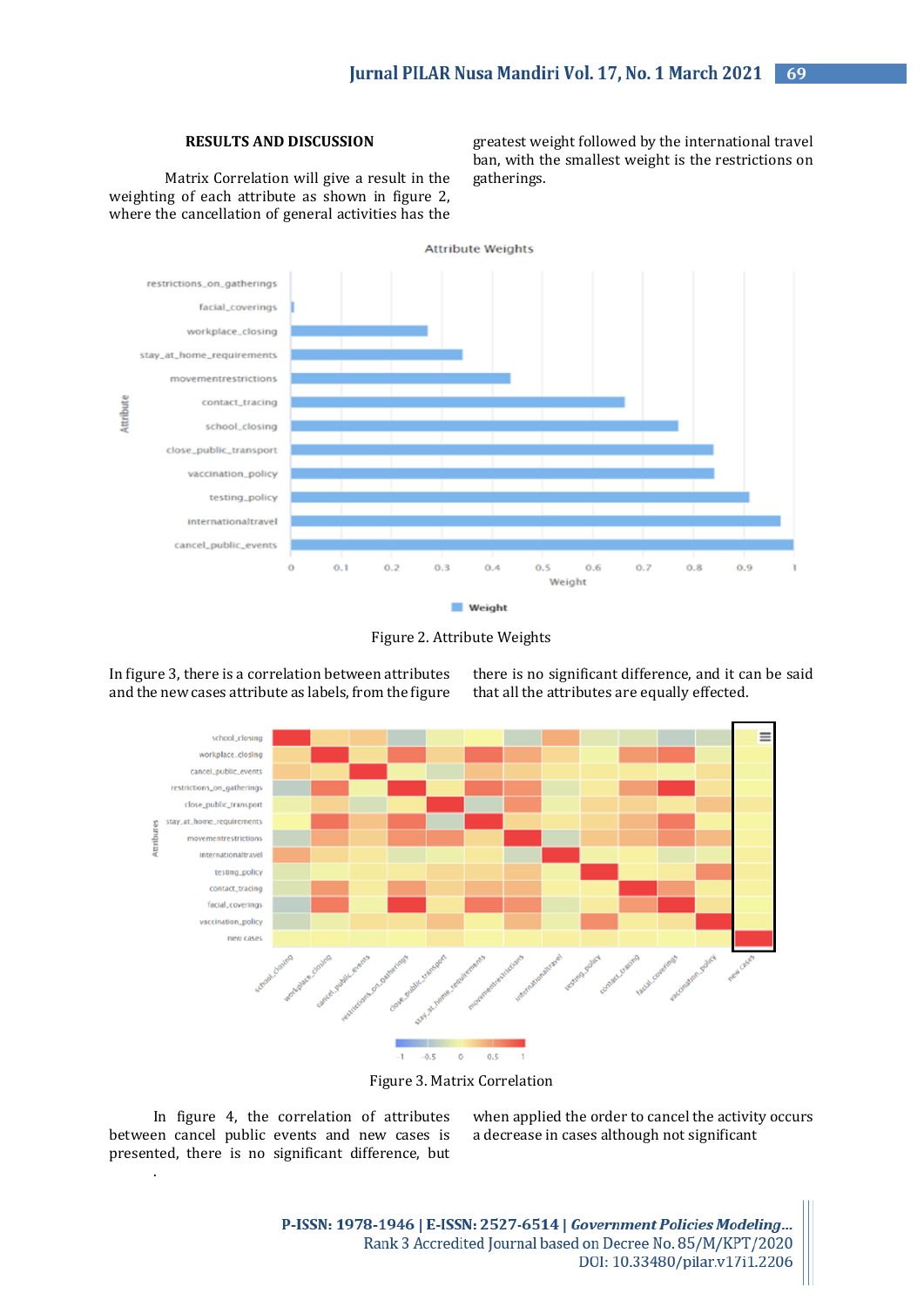

Figure 4. Attribute correlation between cancel public events and new cases

In figure 5 is the correlation between the attributes of international travel and new cases, where there is a ban on travel for foreigners, seen when only screening activities on arrival there is a rise in cases, and at the time of closing of arrivals for some countries, there is a decrease in cases although not significant.



Figure 5. Correlation of attributes between international travel and new cases

Figure 6 is the correlation of attributes between the restriction on gathering attribute and also the new cases attribute, there is no significant difference whether it is enforced the prohibition of gathering or not.



Figure 6. Correlation attributes between the restriction on gathering and new cases

Figure 7 is the correlation of attributes between school closing attribute and new cases attribute, there is no significant difference between school closures or not this is possible because not all schools in Indonesia are enforced closures, only in certain zones, such as red or black zone.



Figure 7. Correlation of attributes between school closing and new cases

In figure 8, there is a correlation between workplace closing and new cases attributes, seen when there is no closure, there is a rise in cases, and when work from home (WFH) is applied there is a decrease in cases.



Figure 8. Attribute correlation between workplace closing and new cases

Table 2 shows the results after the modeling process using the C4.5 algorithm as well as the DL, where there is better accuracy for the c4.5 algorithm than the DL of 53.25% with an AUC value of 0.969 and can be classified into excellent classification (Gorunescu, 2011). And both algorithms give the same result for positive class i.e. down. Small accuracy values are possible due to the large number of attributes used.

P-ISSN: 1978-1946 | E-ISSN: 2527-6514 | Government Policies Modeling ... Rank 3 Accredited Journal based on Decree No. 85/M/KPT/2020 DOI: 10.33480/pilar.v17i1.2206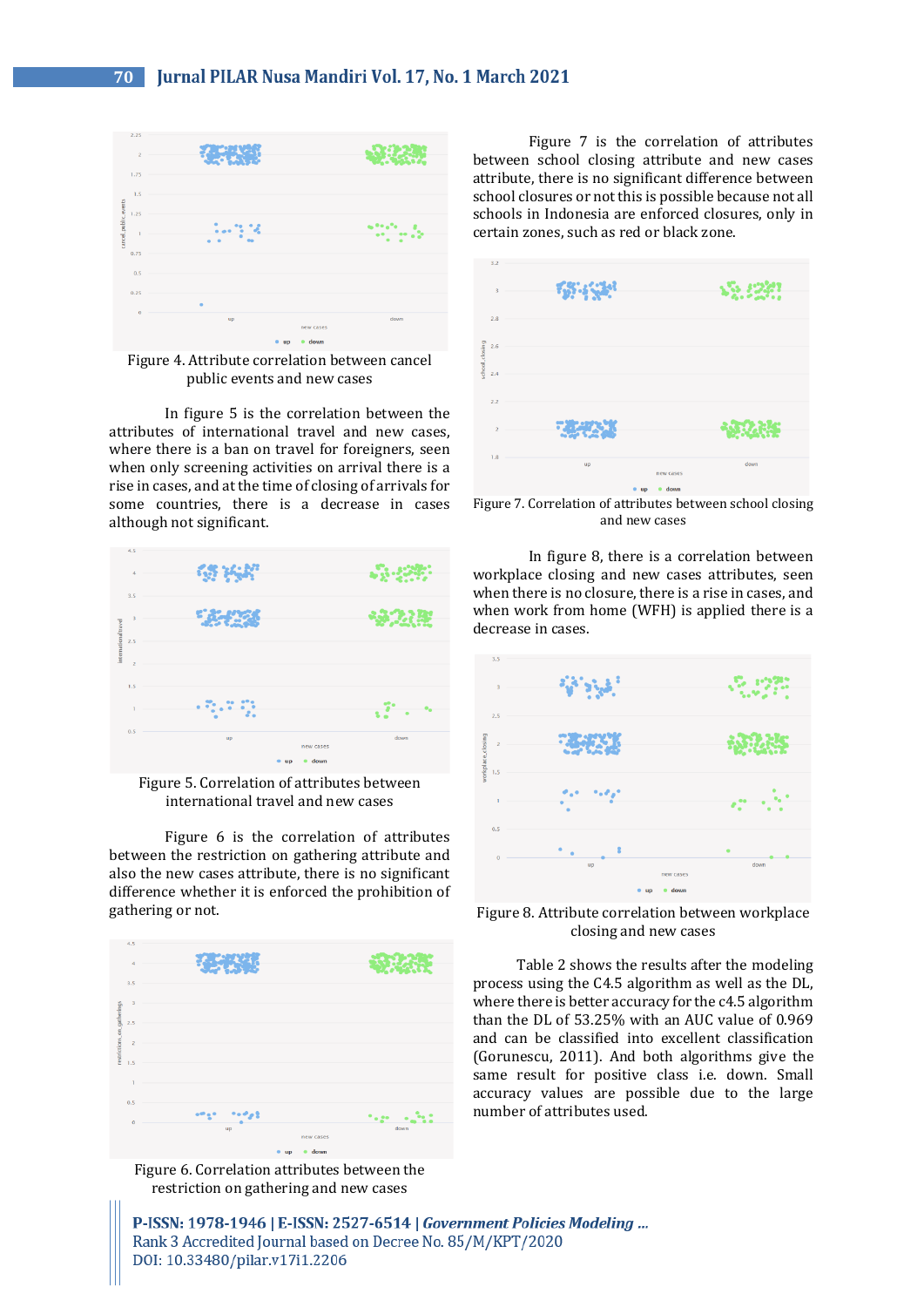| Nο | Algorithm Accuracy |        | AUC   | Positive<br>Class |
|----|--------------------|--------|-------|-------------------|
|    | C <sub>4.5</sub>   | 53.25% | 0.969 | Down              |
|    | Deep<br>Learning   | 45.89% | 0.495 | Down              |

Table 2. Comparison of evaluation results

Based on table 2, and it is obtained that the best algorithm is C4.5, and based on that, the model to be used is the model obtained from the C4.5 modeling process as seen in figure 9.

| testing policy = $1$                                 |  |  |  |  |
|------------------------------------------------------|--|--|--|--|
| cancel public events = $0:$ up {up=1, down=0}        |  |  |  |  |
| cancel public events = 1: down {up=18, down=20}      |  |  |  |  |
| cancel public events = $2$                           |  |  |  |  |
| $ $ facial coverings = 0                             |  |  |  |  |
| close public transport = 0: up {up=8, down=6}        |  |  |  |  |
| close public transport = 1                           |  |  |  |  |
| internationaltravel = 3: down (up=0, down=1)         |  |  |  |  |
| $\vert$   internationaltravel = 4                    |  |  |  |  |
| movementrestrictions = 0: up (up=3, down=3)          |  |  |  |  |
| movementrestrictions = 1: down {up=3, down=4}        |  |  |  |  |
| facial coverings = 1: up {up=1, down=0}              |  |  |  |  |
| facial coverings = $4$                               |  |  |  |  |
| restrictions on gatherings = $0$ : up {up=1, down=0} |  |  |  |  |
| restrictions on gatherings = $4$                     |  |  |  |  |
| close public transport = $0:$ up (up=68, down=49)    |  |  |  |  |
| close public transport = 1                           |  |  |  |  |
| stay_at_home_requirements = 0: up (up=2, down=1)     |  |  |  |  |
| stay at home requirements = 1: up (up=39, down=34)   |  |  |  |  |
| stay at home requirements = 2                        |  |  |  |  |
| workplace closing = 2: down {up=3, down=5}           |  |  |  |  |
| workplace closing $=$ 3                              |  |  |  |  |
| internationaltravel = 3: up (up=16, down=12)         |  |  |  |  |
| internationaltravel = 4                              |  |  |  |  |
| movementrestrictions = 1: up (up=16, down=15)        |  |  |  |  |
| movementrestrictions = 2: down {up=4, down=5}        |  |  |  |  |
| testing policy = 3: down {up=6, down=9}              |  |  |  |  |

Figure 9. C4.5's tree

### **CONCLUSION**

The conclusion based on the research that has been done, that the policies that have been done by the government in controlling cases of covid-19 can be said to be successful with the accuracy value obtained from the C4.5 algorithm is 53.25% with an AUC value of 0.969 that belongs to the excellent classification. And based on weighting on matrix correlation, a very influential attribute is the canceled public events and the least influential attribute is the restrictions on gathering.

## **REFERENCE**

- Amelia, Y., Eosina, P., & Setiawan, F. A. (2018). Perbandingan Metode Deep Learning Dan Machine Learning Untuk Klasifikasi (Uji Coba Pada Data Penyakit Kanker Payudara). *Seminar Nasional Teknologi Informasi*, *1*, 789– 796.
- Anung Ahadi Pradana, Casman, N. (2020). Pengaruh Kebijakan Social Distancing pada Wabah COVID-19 terhadap Kelompok Rentan di Indonesia. *Jurnal Kebijakan Kesehatan Indonesia : JKKI*, *9*(2), 61–67. Retrieved from https://jurnal.ugm.ac.id/jkki/article/view/5 5575

Bahri, S., Marisa Midyanti, D., Hidayati, R., Sistem

Komputer, J., & Mipa, F. (2018). Perbandingan Algoritma Naive Bayes dan C4.5 Untuk Klasifikasi Penyakit Anak. *Seminar Nasional Aplikasi Teknologi Informasi (SNATi)*, 24–31.

- Benhar, H., Idri, A., & L Fernández-Alemán, J. (2020). *Data preprocessing for heart disease classification: A systematic literature review. Computer Methods and Programs in Biomedicine* (Vol. 195). https://doi.org/10.1016/j.cmpb.2020.10563 5
- Gorunescu, F. (2011). *Data Mining Concepts, Models and Technique*. Springer-Verlag Berlin Heidelberg. https://doi.org/10.1007/978-3- 642-19721-5
- Hijrah, Mukhlizar, M., & Pandria, T. M. A. (2020). Perbandingan Teknik Klasifikasi Untuk Memprediksi Kualitas Kinerja Karyawan. *Jurnal Optimalisasi*, *6*(1), 10–21. Retrieved from

http://jurnal.utu.ac.id/joptimalisasi/article/v iew/1990

- Ibrahim, D. (2017). Analisis Hubungan antar Faktor dan Komparasi Algoritma Klasifikasi pada Penentuan Penundaan Penerbangan. *Senit*, (September), 15–17.
- Idri, A., Benhar, H., Fernández-Alemán, J. L., & Kadi, I. (2018). A systematic map of medical data preprocessing in knowledge discovery. *Computer Methods and Programs in Biomedicine*, *162*, 69–85. https://doi.org/10.1016/j.cmpb.2018.05.007
- Lengkong, N. C., Safitri, O., Machsus, S., Putra, Y. R., Syahadati, A., & Nooraeni, R. (2021). Analisis Sentimen Penerapan Psbb Di Dki Jakarta Dan Dampaknya Terhadap Pergerakan Ihsg. *Jurnal Teknoinfo*, *15*(1), 20. https://doi.org/10.33365/jti.v15i1.866
- Murphree, D. H., Puri, P., Shamim, H., Bezalel, S. A., Drage, L. A., Wang, M., … Comfere, N. (2020). Deep Learning for Dermatologists: Part I Fundamental Concepts. *Journal of the American Academy of Dermatology*. https://doi.org/10.1016/j.jaad.2020.05.056
- Mutrofin, S., Machfud, M. M., Satyareni, D. H., Ginardi, R. V. H., & Fatichah, C. (2020). Komparasi Kinerja Algoritma C4.5, Gradient Boosting Trees, Random Forests, dan Deep Learning pada Kasus Educational Data Mining. *Jurnal Teknologi Informasi Dan Ilmu Komputer*, *7*(4), 807.

https://doi.org/10.25126/jtiik.2020742665

- Noviandi. (2018). Implementasi Algoritma Decision Tree C4.5 Untuk Prediksi Penyakit Diabetes. *Inohim*, *6*(1), 1–5.
- Oxford University. (2021). Coronavirus Government Response Tracker | Blavatnik School of Government (ox.ac.uk). Retrieved

P-ISSN: 1978-1946 | E-ISSN: 2527-6514 | Government Policies Modeling... Rank 3 Accredited Journal based on Decree No. 85/M/KPT/2020 DOI: 10.33480/pilar.v17i1.2206